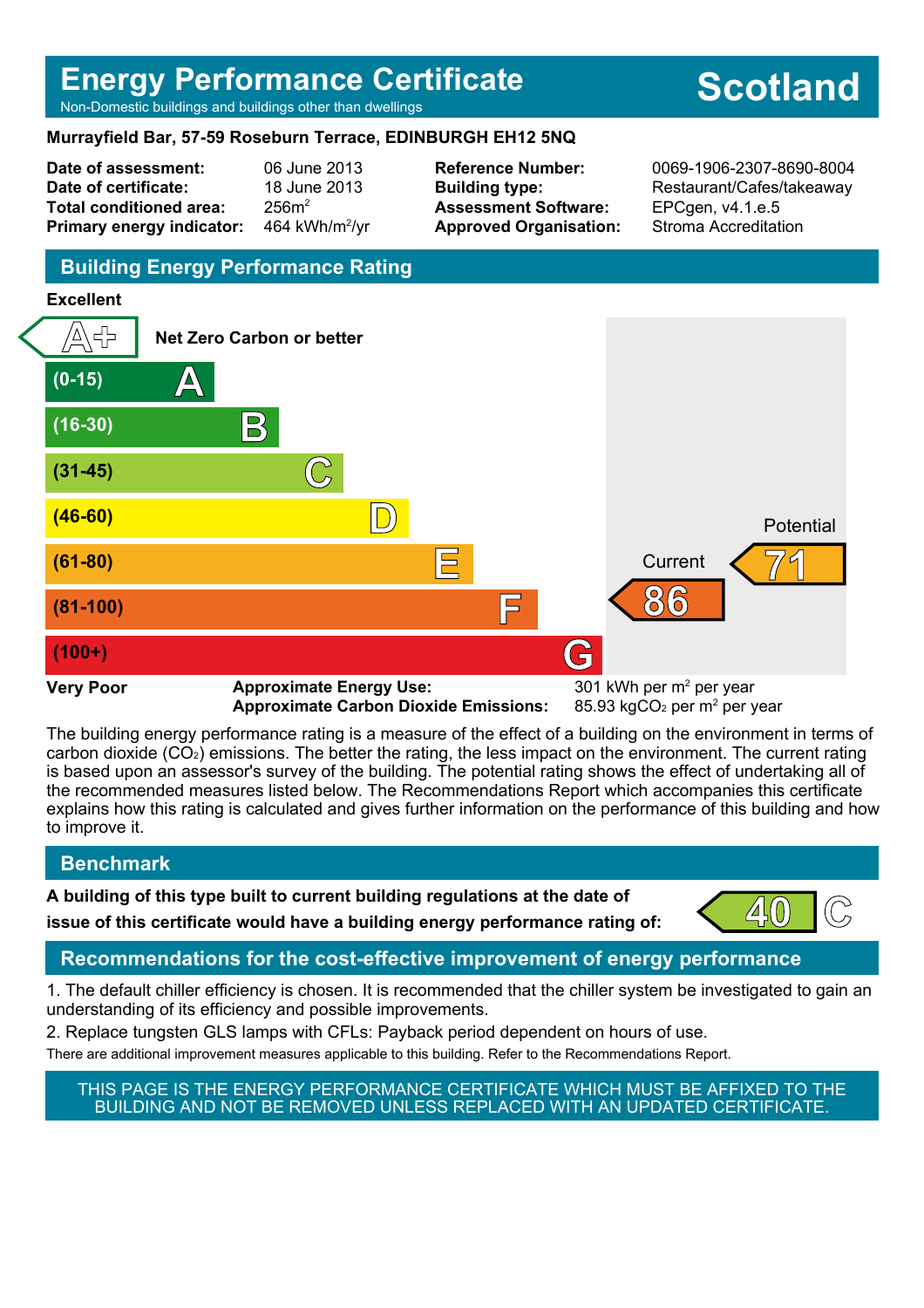#### **Background**

This section provides additional information regarding the building and your energy assessment.

| A3/A4/A5 Restaurant and Cafes/Drinking<br>Establishments and Hot Food takeaways |
|---------------------------------------------------------------------------------|
| 256m <sup>2</sup>                                                               |
| <b>NaturalGas</b>                                                               |
| HeatingandMechanicalVentilation                                                 |
| Renewable energy source:<br>None                                                |
| Grid supplied                                                                   |
|                                                                                 |

The Recommendations Report provides additional information in support of your Energy Performance Certificate. It was produced in line with the Government's approved calculation methodology and is based upon output from CLG, iSBEM, v4.1.e, SBEM, v4.1.e.5.

This calculates energy used in the heating, hot water provision, lighting and ventilation of your building. Different fuels produce different amounts of carbon dioxide for every kilowatt hour (kWh) of energy used. The calculation methodology therefore applies fuel emission factors to energy use for each fuel used to give an overall rating for your building. This assessment covers all fixed building services but excludes energy used in portable appliances, office equipment and for industrial processes.

As buildings can be used in different ways, energy use is calculated using standard occupancy assumptions which may be different from the way you use your building. The rating also uses national weather information to allow comparison between the performance of similar buildings in different parts of Scotland.

Further information on the assessment process and approved software tools can be found online at: www.scotland.gov.uk/epc.

#### **Recommendations for improvement**

This section lists the improvement measures recommended on your Energy Performance Certificate and further action you can take to improve the performance of your building. These measures have been checked by your assessor as being appropriate for your building and are listed under four headings: short payback period, medium payback period, long payback period and other improvement measures.

The calculation tool has automatically produced a set of recommendations which are reviewed by your assessor to ensure that they are relevant to the building and its use. The assessor may add or remove recommendations and may also have commented on the recommendations based upon their professional knowledge and expertise. This may include inserting additional recommendations or measures under 'other recommendations' (see below).

Note that these recommendations do not include advice on matters relating to the operation and maintenance of your building as such cannot be identified or represented within the calculation process.

## Implementing improvements - legal disclaimer.

The advice provided in this Recommendations Report is intended to be for information only. Recipients of this report are advised to seek further professional advice before making any decision on how to improve the energy performance of the building.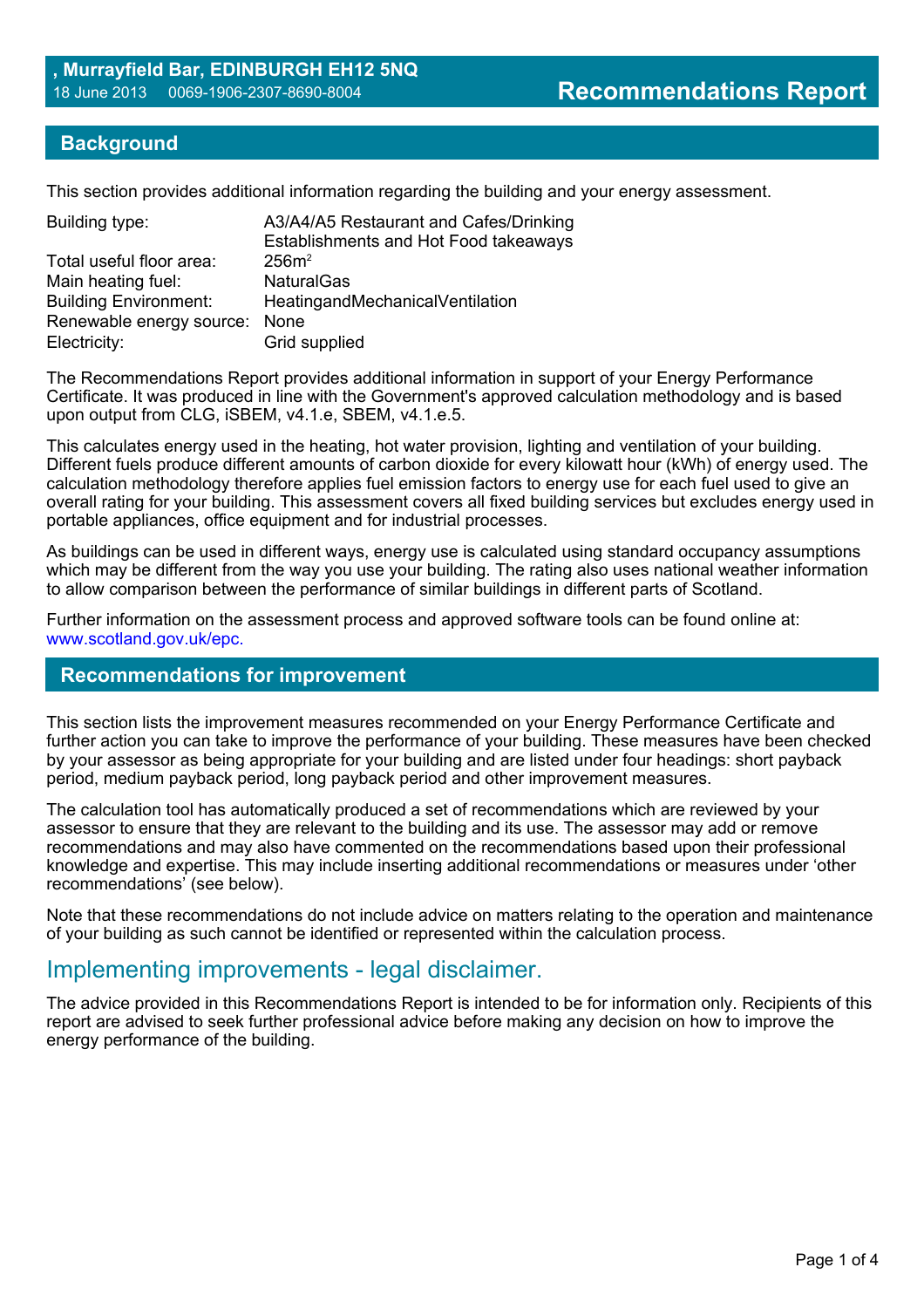#### **Recommended measures with a short payback period (less than 3 years)**

| <b>Recommendations (short payback)</b>                                                                                                                                                        | <b>Potential Impact</b> |
|-----------------------------------------------------------------------------------------------------------------------------------------------------------------------------------------------|-------------------------|
| The default chiller efficiency is chosen. It is recommended that the chiller system be<br>investigated to gain an understanding of its efficiency and possible improvements.                  | LOW                     |
| Replace tungsten GLS lamps with CFLs: Payback period dependent on hours of use.                                                                                                               | LOW                     |
| Improve insulation on HWS storage.                                                                                                                                                            | LOW                     |
| Consider replacing T8 lamps with retrofit T5 conversion kit.                                                                                                                                  | LOW                     |
| The default heat generator efficiency is chosen. It is recommended that the heat<br>generator system be investigated to gain an understanding of its efficiency and<br>possible improvements. | LOW                     |
| Some windows have high U-values - consider installing secondary glazing.                                                                                                                      | <b>MEDIUM</b>           |

#### **Recommended measures with a medium payback period (3 to 7 years)**

| <b>Recommendations (medium payback)</b>                                                                   | <b>Potential Impact</b> |
|-----------------------------------------------------------------------------------------------------------|-------------------------|
| Add weather compensation controls to heating system.                                                      | <b>MEDIUM</b>           |
| Consider replacing heating boiler plant with a condensing type.                                           | <b>HIGH</b>             |
| Carry out a pressure test, identify and treat identified air leakage. Enter result in EPC<br>calculation. | <b>MEDIUM</b>           |
| Some glazing is poorly insulated. Replace/improve glazing and/or frames.                                  | <b>MEDIUM</b>           |

#### **Recommended measures with a long payback period (more than 7 years)**

| <b>Recommendations (long payback)</b>                                                                                                                                                | <b>Potential Impact</b> |
|--------------------------------------------------------------------------------------------------------------------------------------------------------------------------------------|-------------------------|
| Some floors are poorly insulated - introduce and/or improve insulation. Add insulation<br>to the exposed surfaces of floors adjacent to underground, unheated spaces or<br>exterior. | <b>MEDIUM</b>           |
| Consider installing building mounted wind turbine(s).                                                                                                                                | LOW                     |
| Consider installing solar water heating.                                                                                                                                             | LOW                     |
| Consider installing PV.                                                                                                                                                              | LOW                     |

## Other measures

This section lists other measures selected by your assessor based upon an understanding of the building and/or a valid existing Recommendations Report.

**Your assessor has not identified other measures for this building.**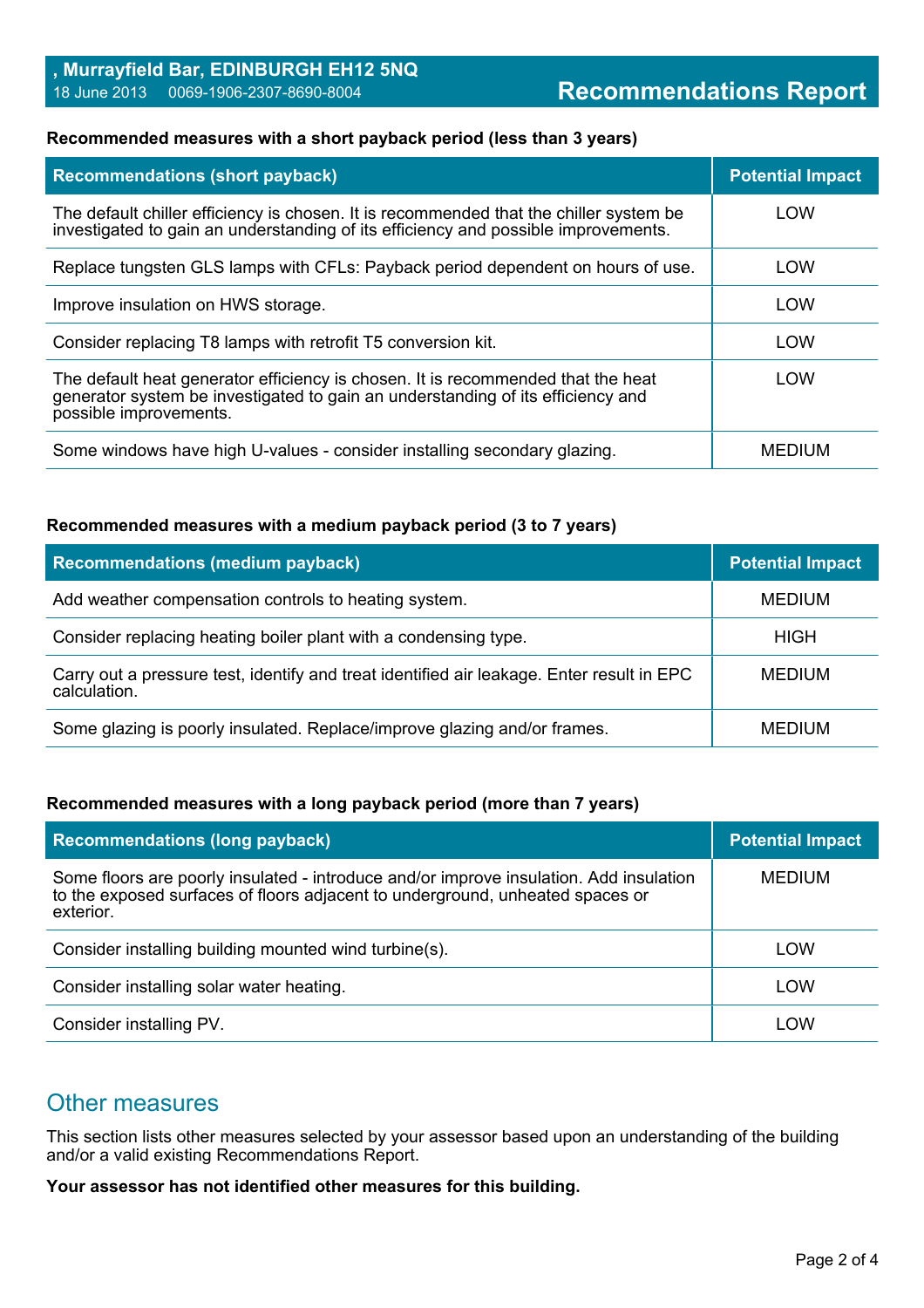## Payback period:

Payback periods are based upon data provided by Good Practice Guides and Carbon Trust energy survey reports and are average figures calculated using a simple payback method. It is assumed that the source data is correct and accurate, using up to date information.

They should be considered indicative. The figures have been calculated as an average across a range of buildings and may therefore differ from the actual payback period for the building being assessed. It is recommended that the cost effectiveness and payback of each suggested measure be further investigated before making any decision on how to improve the energy efficiency of your building.

## Carbon Impact:

Each measure is assigned a low, medium or high potential impact on the energy efficiency of your building. This relates to their potential to reduce carbon dioxide emissions arising from energy used in your building. For automatically generated recommendations, the carbon impact is determined by the approved software but may be adjusted by your assessor based upon their knowledge of the building. The impact of 'other recommendations' is determined by the assessor.

#### **Comparative assessment - Feed-in Tariff**

Eligibility for standard tariff for solar PV under the DECC Feed-in Tariff initiative is contingent on a minimum energy efficiency requirement being met. This requires a building to have an EPC band of D or better. Further information can be found at: www.decc.gov.uk/fits This requirement is based upon the means of determining EPC band which is used in England & Wales.

**If calculated using this process, but using Scottish climate data, your building would currently have an EPC band of C (and a rating of 62).**

#### **Requirements under section 63 of the Climate Change (Scotland) Act**

From 1 September 2016, regulations require the assessment and improvement of existing non-domestic buildings with an area of more than 1,000 m². See www.gov.scot/section63 for information.

As this building does not exceed 1,000 m<sup>2</sup> in area, it is not currently subject to these regulations.